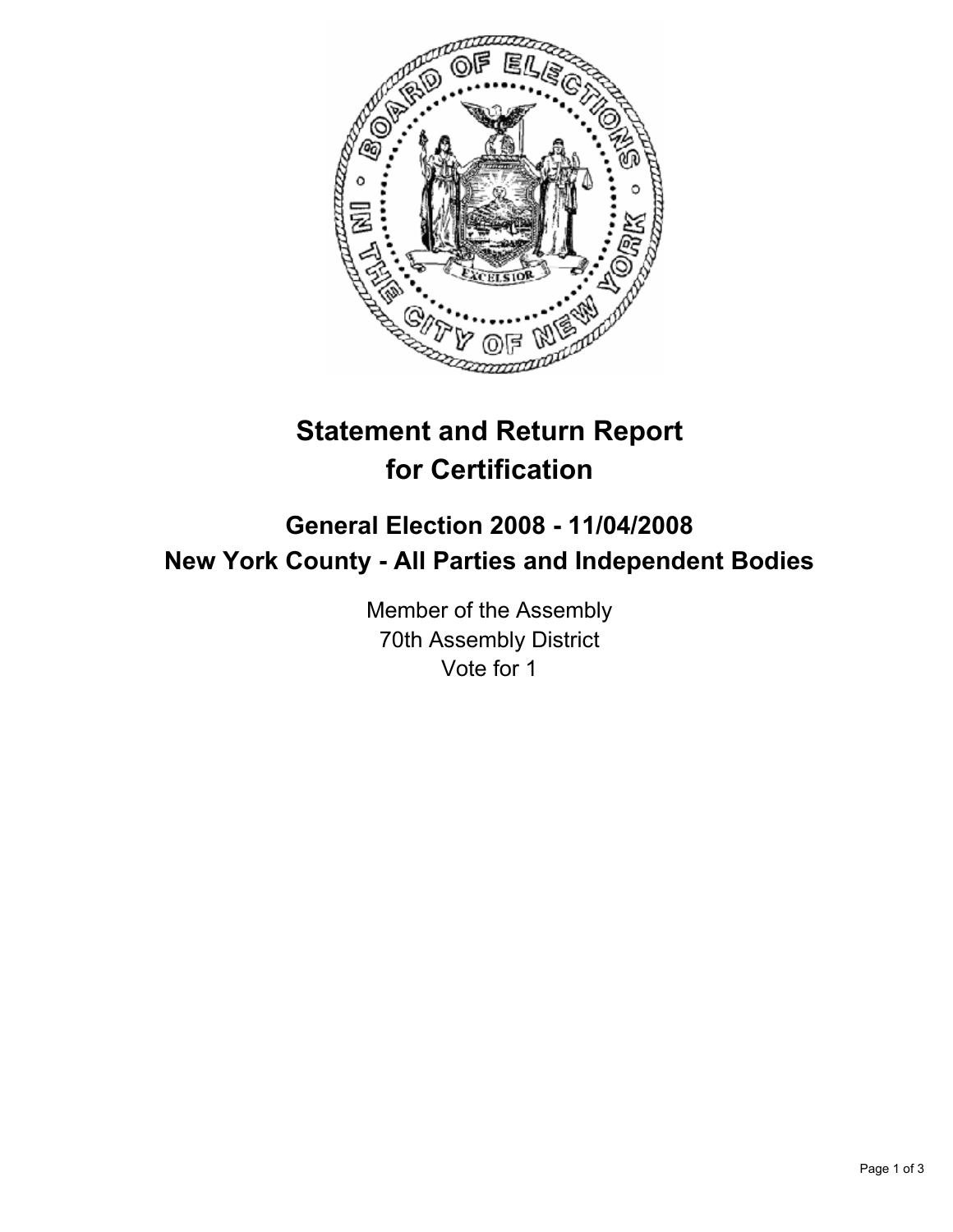

### **Assembly District 70**

| PUBLIC COUNTER                      | 46,522 |
|-------------------------------------|--------|
| <b>EMERGENCY</b>                    | 621    |
| ABSENTEE/MILITARY                   | 1,309  |
| AFFIDAVIT                           | 2,839  |
| <b>Total Ballots</b>                | 51,531 |
| KEITH L T WRIGHT (DEMOCRATIC)       | 36,073 |
| RUEBEN D RILEY SR. (REPUBLICAN)     | 1,076  |
| KEITH L T WRIGHT (WORKING FAMILIES) | 1,057  |
| <b>Total Votes</b>                  | 38,206 |
| Unrecorded                          | 13,325 |